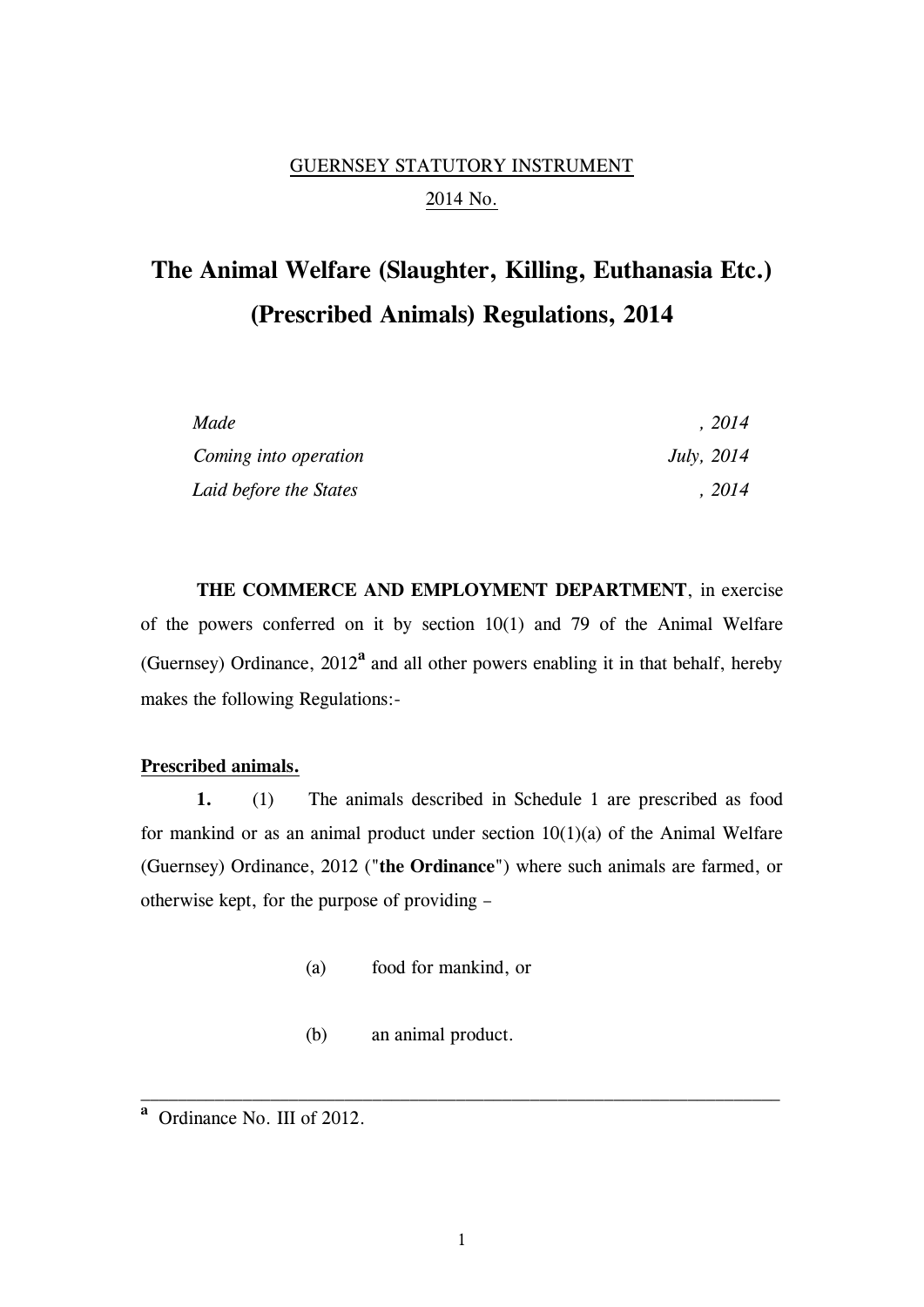(2) The animals described in Schedule 2 are prescribed as game animals under section  $10(1)(b)$  of the Ordinance where such animals are wild animals.

(3) The animals described in Schedule 3 are prescribed for the purposes of section 10(1)(d) of the Ordinance in connection with the euthanasia of an animal which is a new born animal surplus to requirements or an animal at the end of its economic life.

### **Interpretation.**

**2**. (1) In these Regulations, "**the Ordinance**" means the Animal Welfare (Guernsey) Ordinance, 2012, and other expressions, unless the context requires otherwise, have the same meanings as in the Ordinance.

(2) The Interpretation (Guernsey) Law, 1948**<sup>b</sup>** applies to the interpretation of these Regulations.

(3) Any reference in these Regulations to an enactment is a reference thereto as from time to time amended, re-enacted (with or without modification), extended or applied.

### **Citation and commencement.**

**3.** These Regulations may be cited as the Animal Welfare (Slaughter, Killing, Euthanasia Etc.) (Prescribed Animals) Regulations, 2014 and shall come into force on the July, 2014.

Ordres en Conseil Vol. XIII, p. 355.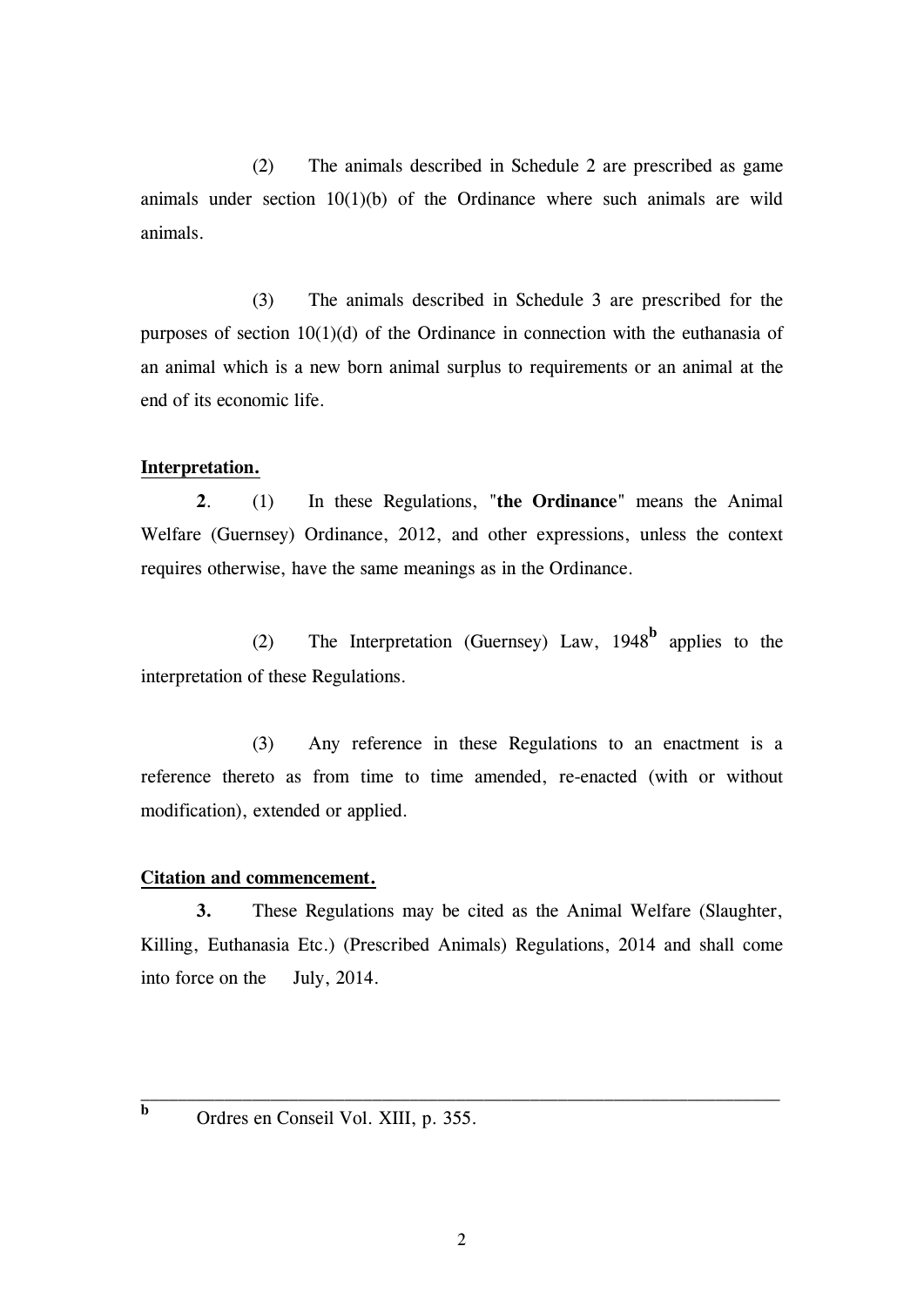Dated this day of , 2014

K. A. Stewart

Minister of the States Commerce and Employment Department For and on behalf of the Department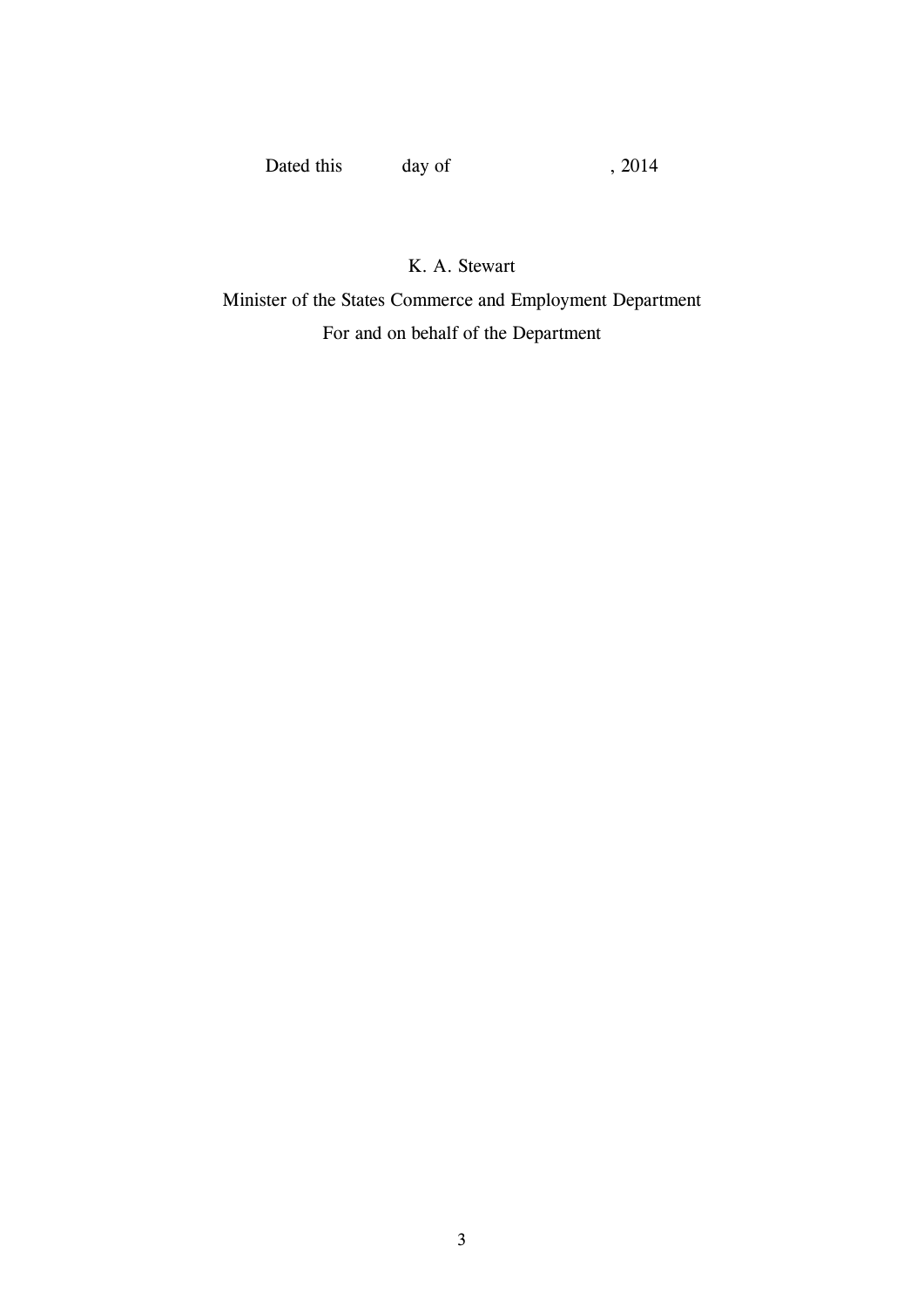# SCHEDULE 1

regulation 1(1)

# ANIMALS PRESCRIBED AS FOOD FOR MANKIND OR AS AN ANIMAL PRODUCT

| Cow            | (any animal of the genus Bos)                 |
|----------------|-----------------------------------------------|
| Domestic fowl  | (any animal of the sub-species Gallus gallus) |
|                | domesticus)                                   |
| Duck and Goose | (any animal of the family Anatidae)           |
| Goat           | (any animal of the genus Capra)               |
| Partridge      | (any animal of the genus Alectoris)           |
| Pheasant       | (any animal of the sub-family Phasianinae)    |
| Pig            | (any animal of the family Suidae)             |
| Pigeon         | (any animal of the family Columbidae)         |
| Quail          | (any animal of the families Odontophoridae or |
|                | Phasianidae)                                  |
| Rabbit         | (any animal of the family Leporidae)          |
| Sheep          | (any animal of the genus Ovis)                |
| Turkey         | (any animal of the genus Meleagris)           |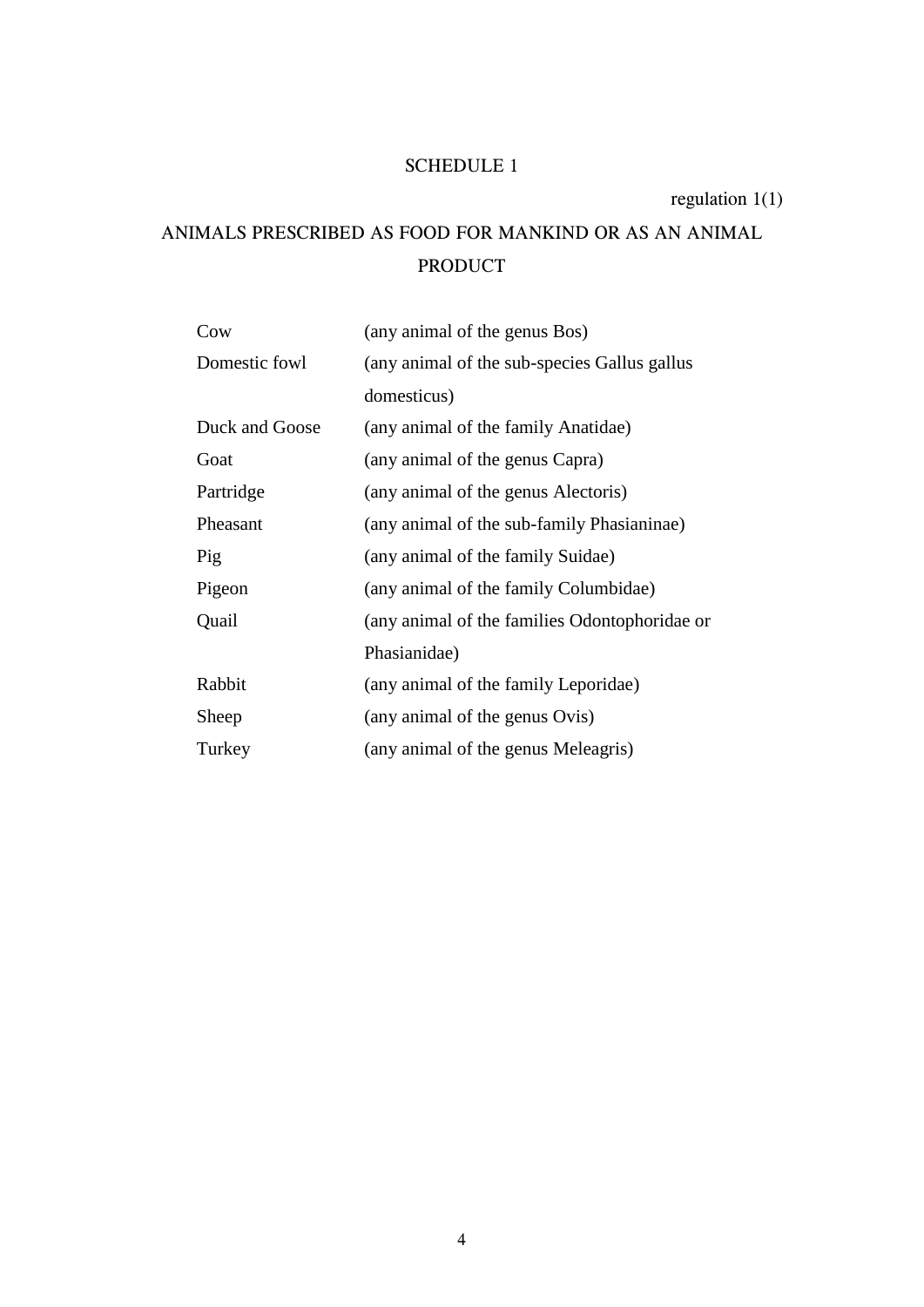### SCHEDULE 2

regulation 1(2)

### ANIMALS PRESCRIBED AS GAME ANIMALS

| Rabbit                         | $\mathfrak{c}$             |
|--------------------------------|----------------------------|
| Common Woodpigeon              | $\mathcal{O}(\mathcal{O})$ |
| <b>Common Pheasant</b>         | $\left($                   |
| Grey or English Partridge      | $\left($                   |
| Red-Legged or French Partridge | $\overline{(\cdot)}$       |
| Eurasian Woodcock              | $\mathcal{C}$              |
| Common Snipe                   | $\mathcal{O}(\mathcal{O})$ |
| Greylag Goose                  | $\overline{(\cdot)}$       |
| <b>Cross-bred Mallard Duck</b> |                            |

(any animal of the family Leporidae), Columba palumbus) Phasianus colchicus) (Perdix perdix) Alectoris rufa) Scolopax rusticola) Gallinago gallinago) (Anser anser)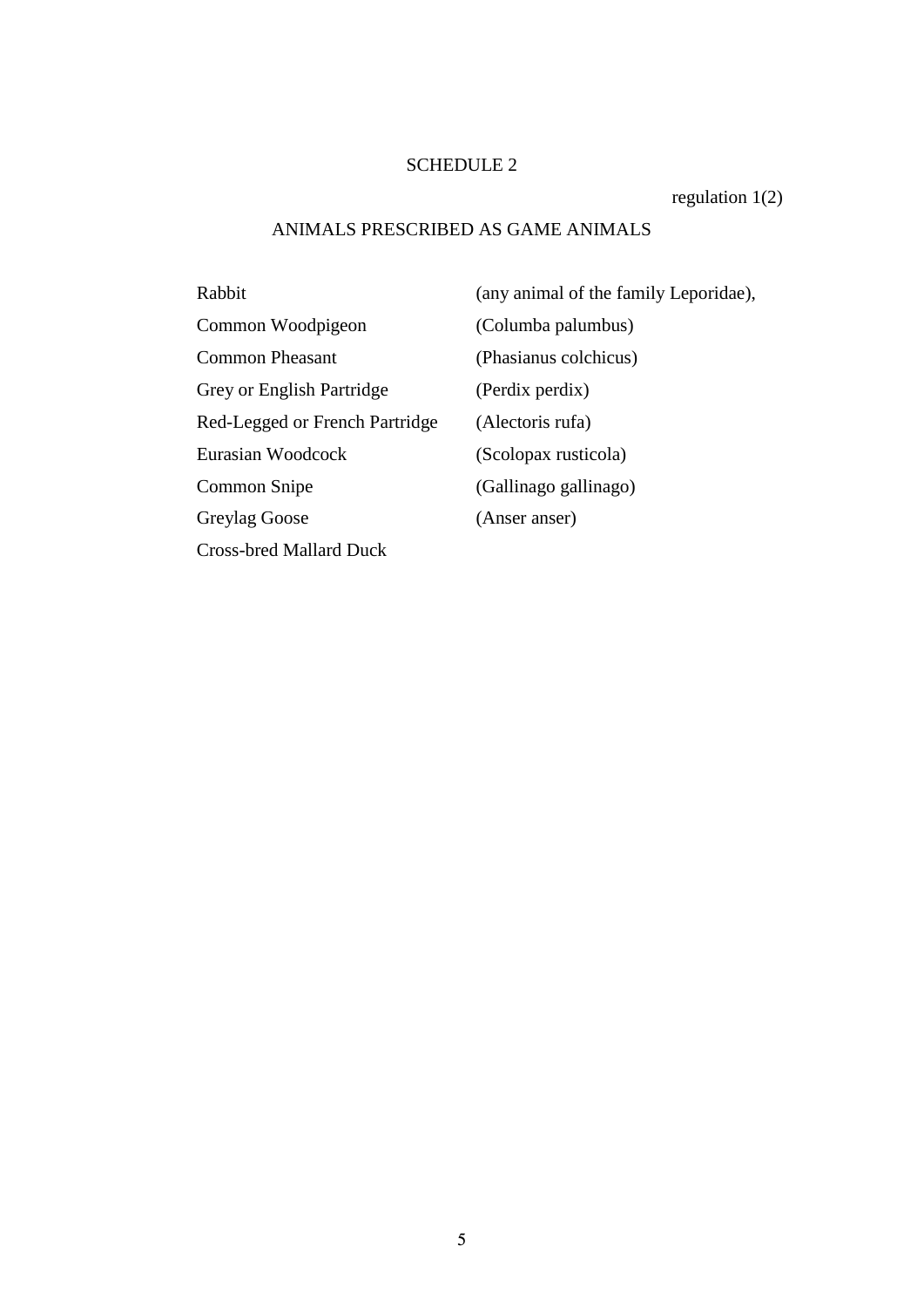### SCHEDULE 3

regulation 1(3)

## ANIMALS PRESCRIBED IN CONNECTION WITH EUTHANASIA

| Cow    | (any animal of the genus Bos)                    |
|--------|--------------------------------------------------|
| Deer   | (any animal of the family Cervidae)              |
| Goat   | (any animal of the genus Capra)                  |
| Horse  | (any animal of the family Equidae <sup>c</sup> ) |
| Llama  | (any animal of the genus Lama)                   |
| Pig    | (any animal of the family Suidae)                |
| Sheep  | (any animal of the genus Ovis)                   |
| Rabbit | (any animal of the family Leporidae)             |

**c**

This includes a donkey, ass, mule and zebra.